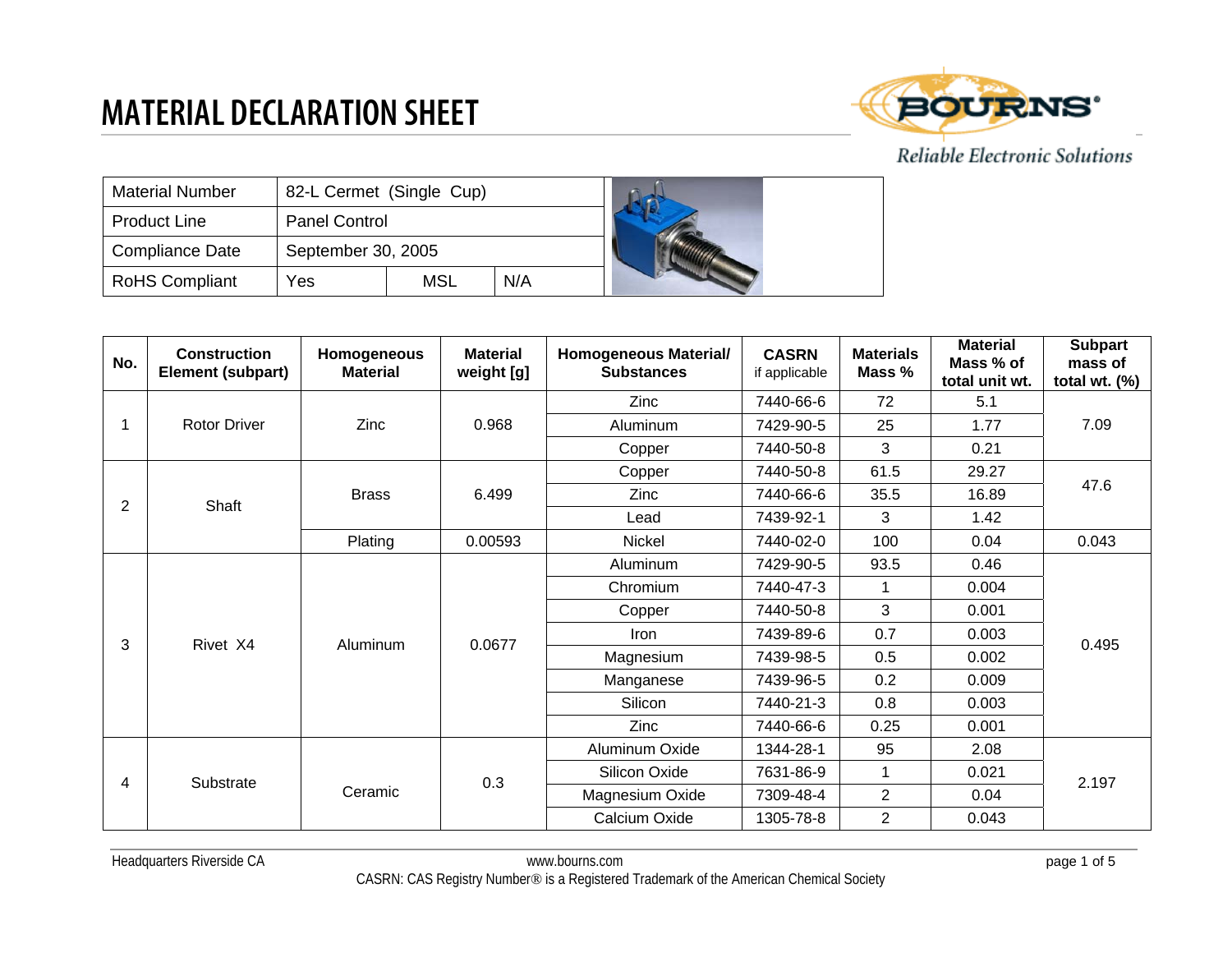

|   |               |     | 0.003  | Silver                  | 7440-22-4  | 75           | 0.016  |       |
|---|---------------|-----|--------|-------------------------|------------|--------------|--------|-------|
|   |               |     |        | Palladium               | 7440-05-3  | 10           | 0.002  |       |
|   |               |     |        | Disbismuth-trioxide     | 1304-76-3  | 10           | 0.002  | 0.022 |
| 5 | Conductor Ink | Ink |        | Ruthenium(IV) oxide     | 12036-10-1 | $\mathbf{1}$ | 0.0002 |       |
|   |               |     |        | Silicon dioxide         | 7631-86-9  | $\mathbf 1$  | 0.0002 |       |
|   |               |     |        | Nickel-monoxide         | 1313-99-1  |              | 0.0002 |       |
|   |               |     |        | Lead-monoxide           | 1317-36-8  | $\mathbf 1$  | 0.0002 |       |
|   |               |     |        | Ruthenium(IV) oxide     | 12036-10-1 | 12.11        | 0.0013 |       |
|   |               |     |        | silver                  | 7440-22-4  | 10.11        | 0.0011 |       |
|   |               |     |        | Palladium               | 7440-05-3  | 12.11        | 0.0013 |       |
|   | Resistive Ink | Ink | 0.0015 | Diboron-trioxide        | 1303-86-2  | 1.05         | 0.0001 | 0.011 |
| 6 |               |     |        | Aluminium oxide         | 1344-28-1  | 3.05         | 0.0003 |       |
|   |               |     |        | Lead-monoxide           | 1317-36-8  | 19.11        | 0.0020 |       |
|   |               |     |        | Silicon dioxide         | 7631-86-9  | 14.11        | 0.0015 |       |
|   |               |     |        | Calcium Oxide           | 1305-78-8  | 1.05         | 0.0001 |       |
|   |               |     |        | Dibismuth-trioxide      | 1304-76-3  | 11.11        | 0.0012 |       |
|   |               |     |        | Digadolinium-trioxide   | 12064-62-9 | 14.12        | 0.0015 |       |
|   |               |     |        | Proprietary Ingredients |            | 2.05         | 0.0002 |       |
|   |               |     |        | Ruthenium(IV) oxide     | 12036-10-1 | 14.12        | 0.0015 |       |
|   |               |     |        | silver                  | 7440-22-4  | 4.06         | 0.0004 |       |
|   |               |     |        | Palladium               | 7440-05-3  | 4.06         | 0.0004 |       |
|   |               |     |        | Diboron-trioxide        | 1303-86-2  | 2.06         | 0.0002 | 0.011 |
| 7 | Resistive Ink | Ink | 0.0015 | Aluminium oxide         | 1344-28-1  | 4.06         | 0.0004 |       |
|   |               |     |        | Lead-monoxide           | 1317-36-8  | 25.12        | 0.0027 |       |
|   |               |     |        | Silicon dioxide         | 7631-86-9  | 15.05        | 0.0016 |       |
|   |               |     |        | Dibismuth-trioxide      | 1304-76-3  | 12.12        | 0.0013 |       |
|   |               |     |        | Digadolinium-trioxide   | 12064-62-9 | 13.12        | 0.0014 |       |
|   |               |     |        | Proprietary Ingredients |            | 6.18         | 0.0006 |       |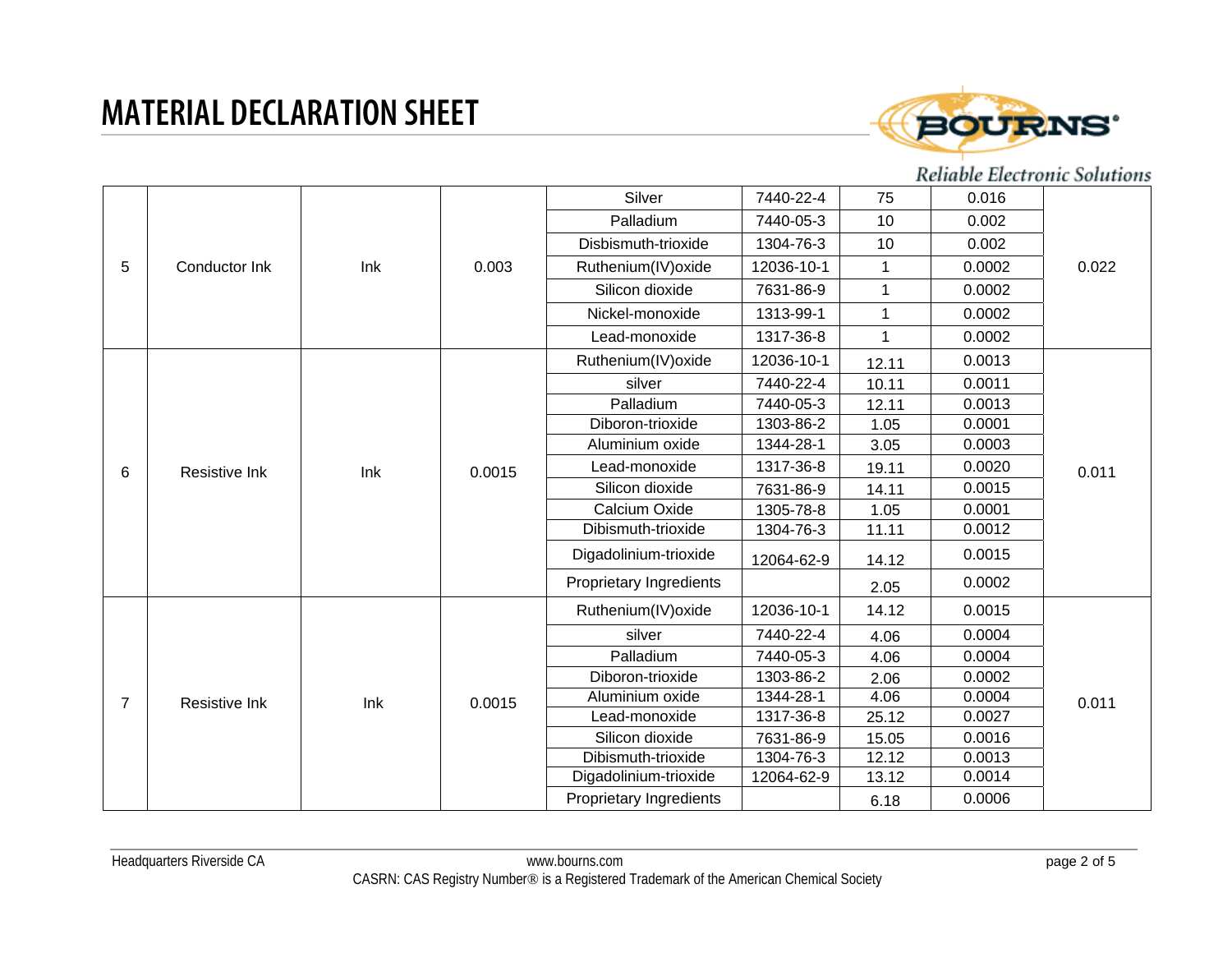

| 8     | <b>Terminal Wire</b>  | Copper                 | 0.03                 | Copper                       | 7440-50-8  | 100  | 0.219  | 0.219  |
|-------|-----------------------|------------------------|----------------------|------------------------------|------------|------|--------|--------|
|       |                       | Plating                | 0.0015               | Tin                          | 7440-31-5  | 100  | 0.011  | 0.011  |
|       |                       | <b>Strip Laminated</b> | 0.05                 | Copper                       | 7440-50-8  | 70   | 0.256  | 0.366  |
|       |                       |                        |                      | Zinc                         | 7440-66-6  | 30   | 0.109  |        |
|       |                       |                        |                      | Nickel                       | 7440-02-0  | 18   | 0.052  |        |
|       |                       | Spacer Strip           | 0.04                 | Copper                       | 7440-50-8  | 55   | 0.161  | 0.293  |
|       |                       |                        |                      | Zinc                         | 7440-66-6  | 27   | 0.079  |        |
| $9\,$ | <b>Contact Spring</b> |                        |                      | Tin                          | 7440-31-5  | 94.5 | 0.013  |        |
|       |                       | Solder Inlay           | 0.0015               | Silver                       | 7440-22-4  | 5.2  | 0.005  | 0.011  |
|       |                       |                        |                      | <b>Bismuth</b>               | 7440-69-9  | 0.30 | 0.0003 |        |
|       |                       | Wire                   | 0.03                 | Nickel                       | 7440-02-0  | 18   | 0.039  |        |
|       |                       |                        |                      | Copper                       | 7440-50-8  | 65   | 0.142  | 0.219  |
|       |                       |                        |                      | Zinc                         | 7440-66-6  | 17   | 0.037  |        |
|       | Rotor                 | <b>PBT</b>             | 0.5293               | Glass                        | 65997-17-3 | 25   | 0.969  | 3.877  |
| 10    |                       |                        |                      | Poly(butylene terephthalate) | 30965-26-5 | 65   | 2.520  |        |
|       |                       |                        |                      | <b>Antimony Compounds</b>    | 7440-36-0  | 5    | 0.193  |        |
|       |                       |                        |                      | <b>Antimony Oxide</b>        | 1309-64-4  | 5    | 0.193  |        |
|       |                       | <b>PBT</b>             | 0.577                | Glass                        | 65997-17-3 | 25   | 1.056  |        |
| 11    | Body                  |                        |                      | Poly(butylene terephthalate) | 30965-26-5 | 65   | 2.747  | 4.226  |
|       |                       |                        |                      | <b>Antimony Compounds</b>    | 7440-36-0  | 5    | 0.211  |        |
|       |                       |                        |                      | Antimony Oxide               | 1309-64-4  | 5    | 0.211  |        |
| 12    |                       |                        | <b>PBT</b><br>1.9653 | Glass                        | 65997-17-3 | 25   | 3.598  |        |
|       |                       |                        |                      | Poly(butylene terephthalate) | 30965-26-5 | 65   | 9.357  | 14.395 |
|       | <b>Primary Body</b>   |                        |                      | <b>Antimony Compounds</b>    | 7440-36-0  | 5    | 0.719  |        |
|       |                       |                        |                      | Antimony Oxide               | 1309-64-4  | 5    | 0.719  |        |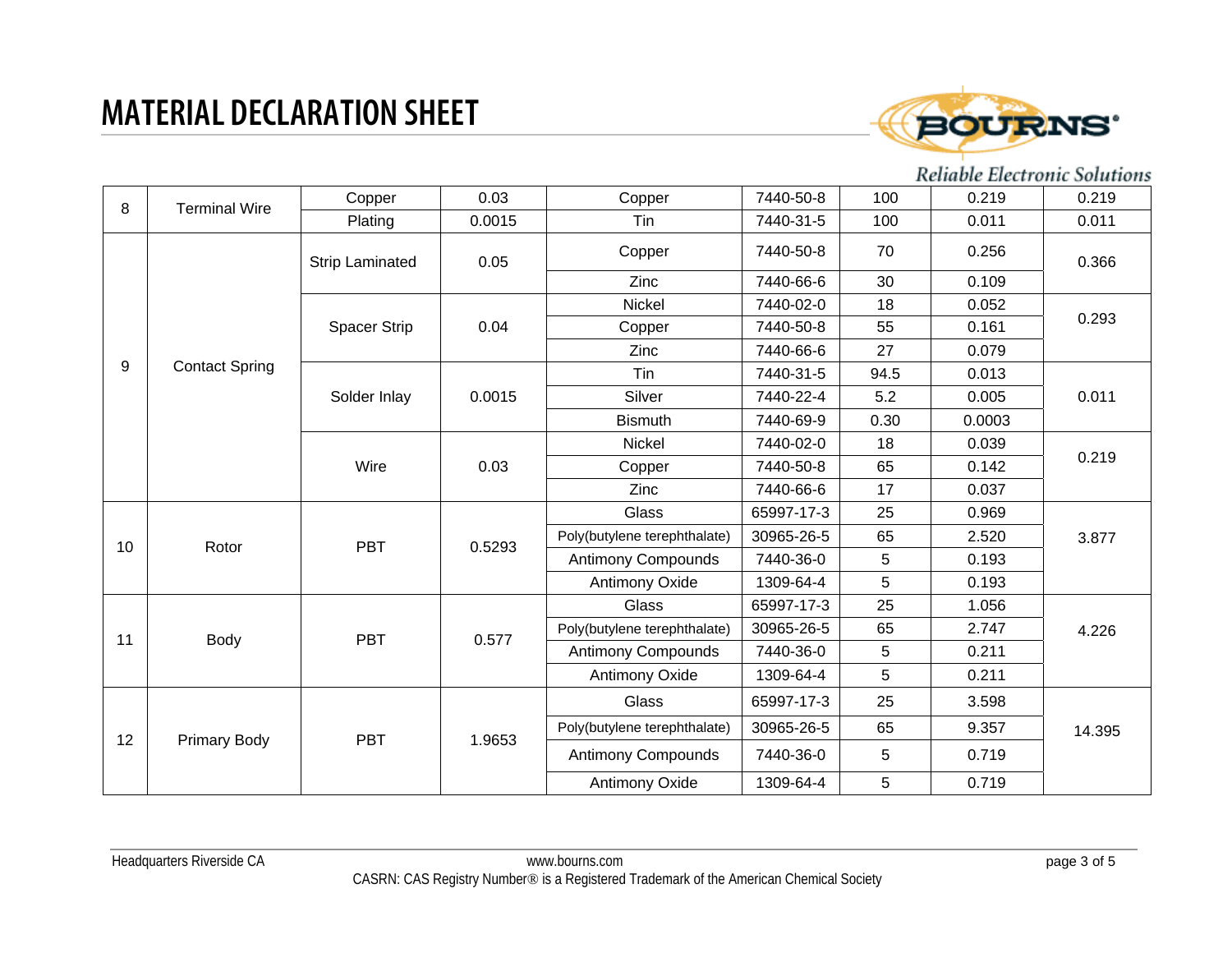

| 13 | Lube (Shaft)      | Grease                 | 0.003     | Siloxanes and Silicones,<br>di-Me, di-Ph                      | 68083-14-7 | 68.9  | 0.151  | 0.022 |
|----|-------------------|------------------------|-----------|---------------------------------------------------------------|------------|-------|--------|-------|
|    |                   |                        |           | Lithium Stearate                                              | 4485-12-5  | 25.3  | 0.055  |       |
|    |                   |                        |           | Silane, dichlorodimethyl-<br>reaction products with<br>silica | 68611-44-9 | 4.7   | 0.010  |       |
|    |                   |                        |           | Diphenylamine                                                 | 122-39-4   | 0.89  | 0.001  |       |
|    |                   |                        |           | Silicon                                                       | 7440-21-3  | 0.7   | 0.004  |       |
|    |                   |                        |           | Iron                                                          | 7439-89-6  | 0.34  | 0.022  |       |
|    |                   |                        |           | Copper                                                        | 7440-50-8  | 0.34  | 0.022  |       |
|    |                   |                        |           | Manganese                                                     | 7439-96-3  | 0.09  | 0.005  |       |
| 14 | <b>Bushing</b>    | Aluminum               | 0.9       | Magnesium                                                     | 7439-98-5  | 0.9   | 0.059  | 6.592 |
|    |                   |                        |           | Chromium                                                      | 7440-47-3  | 0.09  | 0.059  |       |
|    |                   |                        |           | Zinc                                                          | 7440-66-6  | 0.05  | 0.032  |       |
|    |                   |                        |           | Titanium                                                      | 7440-32-6  | 0.02  | 0.001  |       |
|    |                   |                        |           | Aluminum                                                      | 7429-90-5  | 97.4  | 6.425  |       |
|    |                   | Plating                | 0.0008219 | Nickel                                                        | 7440-02-0  | 100   | 0.006  | 0.006 |
|    |                   |                        |           | Carbon                                                        | 7440-44-0  | 0.01  | 0.0006 |       |
|    |                   |                        |           | Manganese                                                     | 7435-96-5  | 1.84  | 0.123  |       |
|    |                   |                        |           | Phosphorus                                                    | 7723-14-0  | 0.03  | 0.0002 |       |
|    |                   |                        |           | Sulfur                                                        | 7704-34-9  | 0.002 | 0.0001 |       |
|    |                   |                        |           | Silicon                                                       | 7440-21-3  | 0.10  | 0.006  | 6.738 |
| 15 | <b>Rear Cover</b> | <b>Stainless Steel</b> | 0.92      | Chromium                                                      | 7440-47-3  | 18.6  | 1.254  |       |
|    |                   |                        |           | Nickel                                                        | 7440-02-0  | 9.90  | 0.667  |       |
|    |                   |                        |           | Molybdenum                                                    | 7439-92-1  | 0.420 | 0.028  |       |
|    |                   |                        |           | Copper                                                        | 7440-50-8  | 0.37  | 0.024  |       |
|    |                   |                        |           | Nitrogen                                                      | 7727-37-9  | 0.05  | 0.003  |       |
|    |                   |                        |           | Iron                                                          | 7439-89-6  | 68.6  | 4.626  |       |